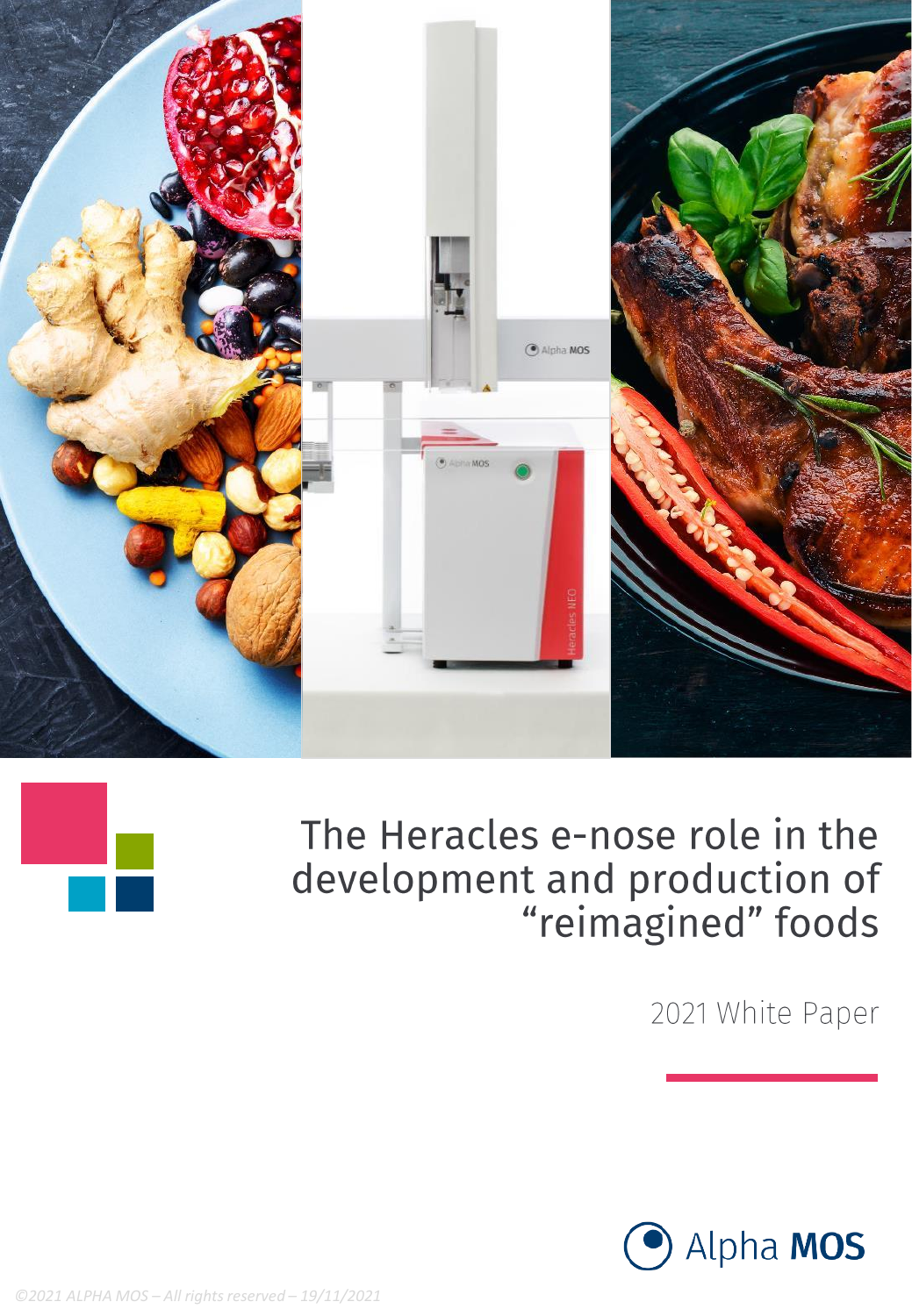The innovation train carrying the new laboratory cultured and plant protein products has well and truly left the station and now providing retailers and consumers with an array of new and novel food product.

While manufacturers, retailers and consumers are looking for brand and lifestyle defining products, that provide consistent quality and flavor, the marketplace for these "new" protein products is becoming more competitive and attracting significant amounts of investment money. With these challenges and investments, the need for consistent quality as well as unique and innovative flavors becomes a business imperative.



This is combined with the "traditional" supply chain, certification, and regulatory challenges that are an everyday part of food production. To meet these goals, manufacturers need focused systems and procedures that deliver products that are safe and legal and consistently meet desired organoleptic sensory qualities

## **How can the Heracles electronic nose contribute to driving and hitting the flavors for "reimagined" foods?**



Heracles can be the first part of R&D innovation as human panels and developers seek to understand and match "wild" or natural flavors, the instrument can be used to characterize the traditional flavor profile electronically as the target profile and objective QA bench-mark for future developments and innovations. Similarly, Heracles can be used to profile an existing "wild or natural" flavor or competitor's product flavor and then use the analysis data to produce a complementary "product match".

The Heracles instrument can be complementary to existing quality assurance systems including human panels to profile desired product specifications and apply saved E-nose models for daily QA/QC inspection. This way E-Nose testing supports traditional testing methods including organoleptical sampling along with recipe and batch controls for robust quality assurance and increased testing capacity from raw materials to final product.

Heracles provides scientific data and accompanying product flavor descriptors that can be compared against human panel observations to develop objective gold standards for products and materials. Quantitative chemical analysis and high capacity for many sample types make the E-Nose suitable for measuring oxidation in raw meat and other raw material or active functional ingredient applications unfavorable for human sensory panels.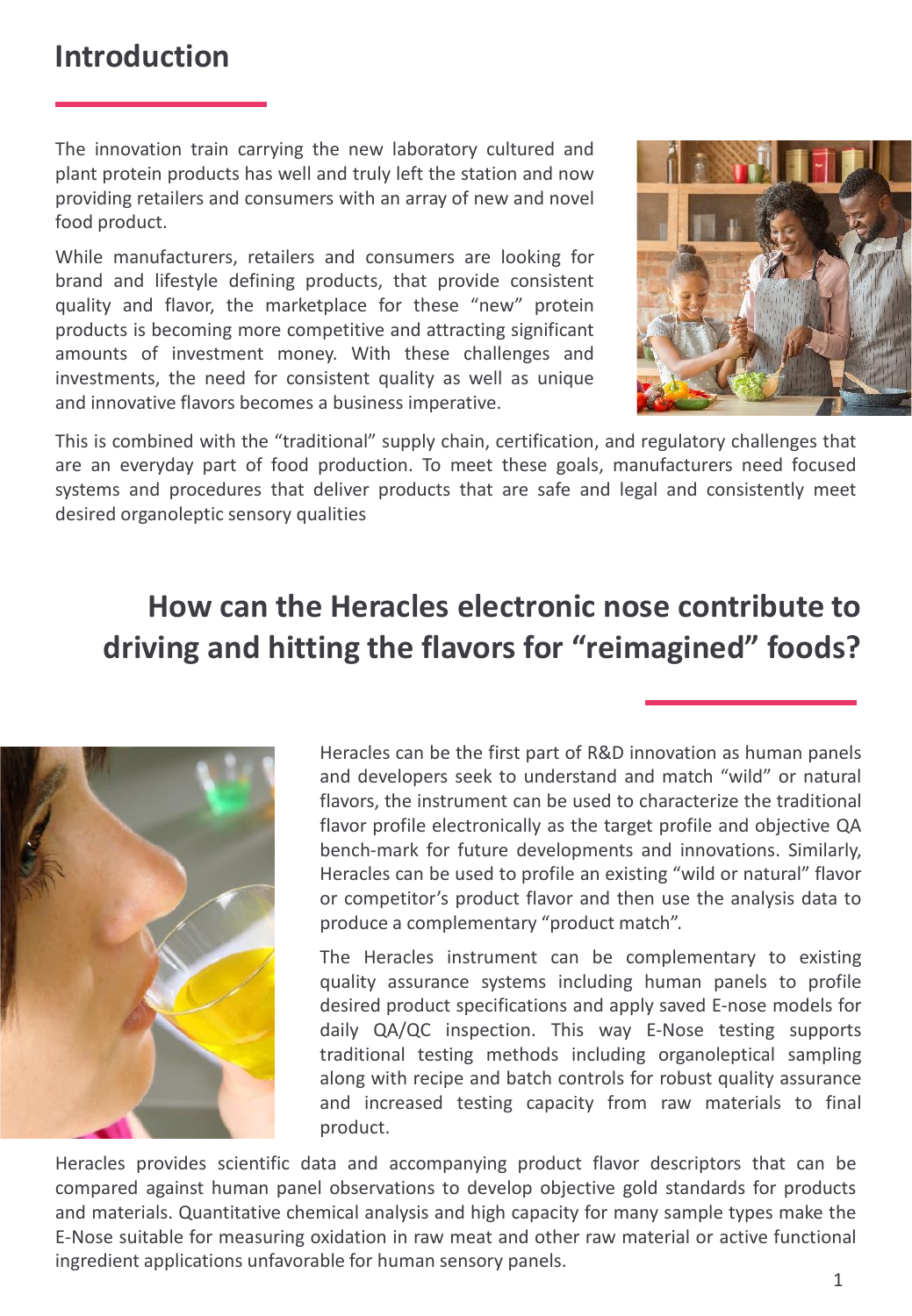When sourcing and validating ingredients and flavors that are critical to producing the "reimagined" products, Heracles can be used to source and specify supplier's samples and then be used to validate vendors delivered batches before being released into the production processes. Raw protein materials prone to oxidation may also be monitored for price-point correlation and supplier quality and consistency.

Once production commences Heracles can have a role in validating the batches either pre-processing or post processing prior to packaging or filling to ensure correct flavor profile has been achieved.



Prior to packing and particularly prior to liquid filling, rinse water can be evaluated to ensure there is no cross-contamination with flavor carry-over from any previous batches.

Once packed or filled Heracles can play a role in shelf-life evaluations to ensure the original desired flavor is retained during the declared shelf-life of the product to ensure there is no flavor deterioration, oxidation, or packaging interactions taking place.

Post-production, delivery or sale, the Heracles can also be used to investigate challenges like consumer complaint or disputes between venders and sellers. This can be in the form of comparing the specifications of the suspect profile to that of an agreed reference model for troubleshooting to identify the potential source or case of an off-note odor or flavor

## **How does the Heracles e-nose deliver results that drive consistency and quality?**



The instrument combines dual fast gas chromatography detection with powerful data processing based on multivariate statistics the option of a module for sensory and chemical characterization – AroChemBase.

The heart of the Heracles is the flash gas chromatography capability providing run times 6 to 8 minutes. This is combined with high sensitivity, down to low ppb. High resolution and high compound identification accuracy.

One Heracles will add the capacity of 10+ human testers with a very high degree of precision - 99% efficiency vs 75% for human panels from study with a carbonated beverage manufacturer, as well as reproducibility. Heracles is providing additional favor assessment bandwidth to our clients.

The AroChemBase provides the sensory attributes of the compounds available for 3,700+ compounds and 550+ descriptors

The Heracles e-nose provides a powerful tool for sensory evaluations, R&D and quality assurance.